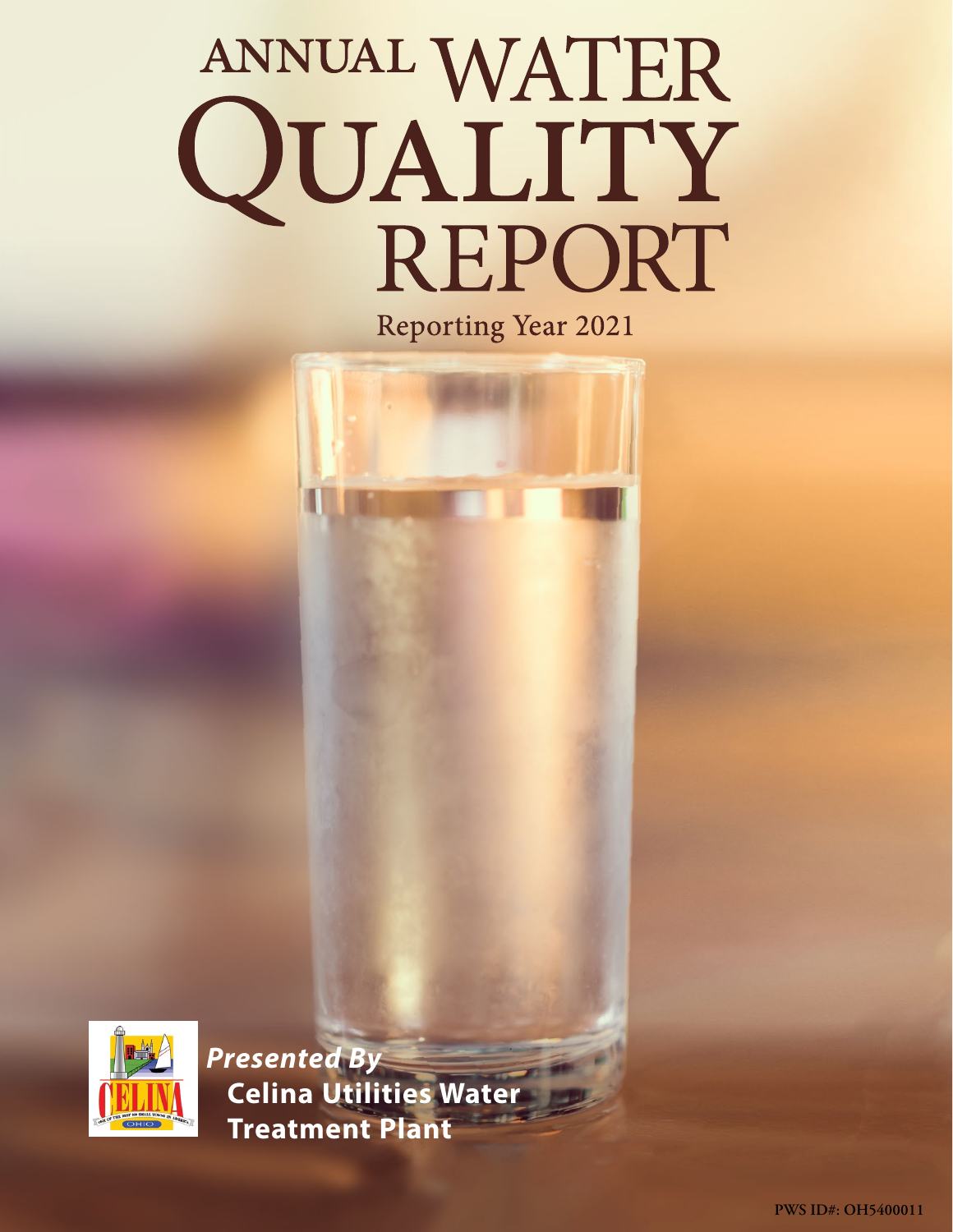

 $\sum$ nce again, we are proud to present our annual water quality report covering the period between January 1 and December 31, 2021. In a matter of only a few decades, drinking water has become exponentially safer and more reliable than at any other point in human history. Our staff continues to work hard every day—at all hours—to deliver the highest-quality drinking water without interruption. Although the challenges ahead are many, we feel that by relentlessly investing in customer outreach and education, new treatment technologies, system upgrades, and training, the payoff will be reliable, high-quality tap water delivered to you and your family.

## **Where Does My Water Come From?**

The Celina Utilities Water Treatment Plant receives water from Grand Lake, which is fed entirely by agricultural

and residential runoff from a 190-square-mile watershed. The principal streams and storage areas of the Grand Lake watershed are Upper Beaver Creek, Grass Creek, Coldwater Creek, Burntwood Creek, and Grand Lake. To learn more about our watershed, contact the Grand Lake watershed coordinator at the Mercer County Soil and Water Office in Celina, (419) 586-2548.

#### **Important Health Information**

Some people may be more vulnerable to contaminants in drinking<br>water than the general population. Immunocompromised<br>water as a because of a contaminant of the contamination persons such as those with cancer undergoing chemotherapy, those who have undergone organ transplants, people with HIV/AIDS or other immune system disorders, some elderly, and infants may

be particularly at risk from infections. These people should seek advice about drinking water from their health care providers. The U.S. EPA/CDC (Centers for Disease Control and Prevention) guidelines on appropriate means to lessen the risk of infection by *Cryptosporidium* and other microbial contaminants are available from the Safe Drinking Water Hotline at (800) 426-4791 or [http://water.epa.gov/drink/](http://water.epa.gov/drink/hotline) [hotline](http://water.epa.gov/drink/hotline).



# **Lead in Home Plumbing**

If present, elevated levels of lead can cause serious health problems, especially for pregnant women and young children.<br>Lead in drinking water is primarily from materials and components associated with service lines and h f present, elevated levels of lead can cause serious health problems, especially for pregnant women and young children. are responsible for providing high-quality drinking water, but we cannot control the variety of materials used in plumbing components. When your water has been sitting for several hours, you can minimize the potential for lead exposure by flushing your tap for 30 seconds to two minutes before using water for drinking or cooking. If you are concerned about lead in your water, you may wish to have your water tested. A list of laboratories certified in the State of Ohio to test for lead may be found at <http://www.epa.ohio.gov/ddagw>or by calling (614) 644-2752. Information on lead in drinking water, testing methods, and steps you can take to minimize exposure is available from the Safe Drinking Water Hotline at (800) 426-4791 or at [www.epa.](http://www.epa.gov/safewater/lead) [gov/safewater/lead](http://www.epa.gov/safewater/lead).

**QUESTIONS?** For more information about this report, or for any questions relating to your drinking water, please call T. Michael Sudman Jr., Superintendent of Water and Distribution, at (419) 586-2270. Additional information on water-related topics, such as the backflow prevention program and water rates, is available at [ci.celina.oh.us/city-government/utilities/utility-rates/](http://ci.celina.oh.us/city-government/utilities/utility-rates/).

## **Source Water Assessment**

A source water assessment has been performed for our area<br>to provide baseline data about the quality of water before

it is treated and distributed to our customers. This assessment is important because it identifies the origins of contaminants within our area and indicates the susceptibility of our water system to such contaminants. For the purposes of source water assessments, all surface waters in Ohio are considered to be susceptible to contamination. By their nature, surface waters are readily accessible

and can be contaminated by chemicals and pathogens that may rapidly arrive at the public drinking water intake with little warning or time to prepare.

The City of Celina's drinking water source protection area contains potential contaminant sources such as agriculture, home construction, industrial and commercial businesses, septic systems, wastewater treatment plants, airports, landfills, roadways and railways. According to the source water assessment plan, our water system had a susceptibility rating of medium. If you would like to review the source water assessment plan, please feel free to contact our office during regular office hours.

The City of Celina's public water system treats the water to meet drinking water quality standards, but no single treatment technique can address all potential contaminants. Implementing measures to protect Grand Lake can further decrease the potential for water quality impacts. More detailed information is provided in the City of Celina's Drinking Water Report, which can be obtained by calling T. Michael Sudman Jr., Superintendent of Water and Distribution, at (419) 586-2270.



**know the worth of water.**

99

*—Benjamin Franklin*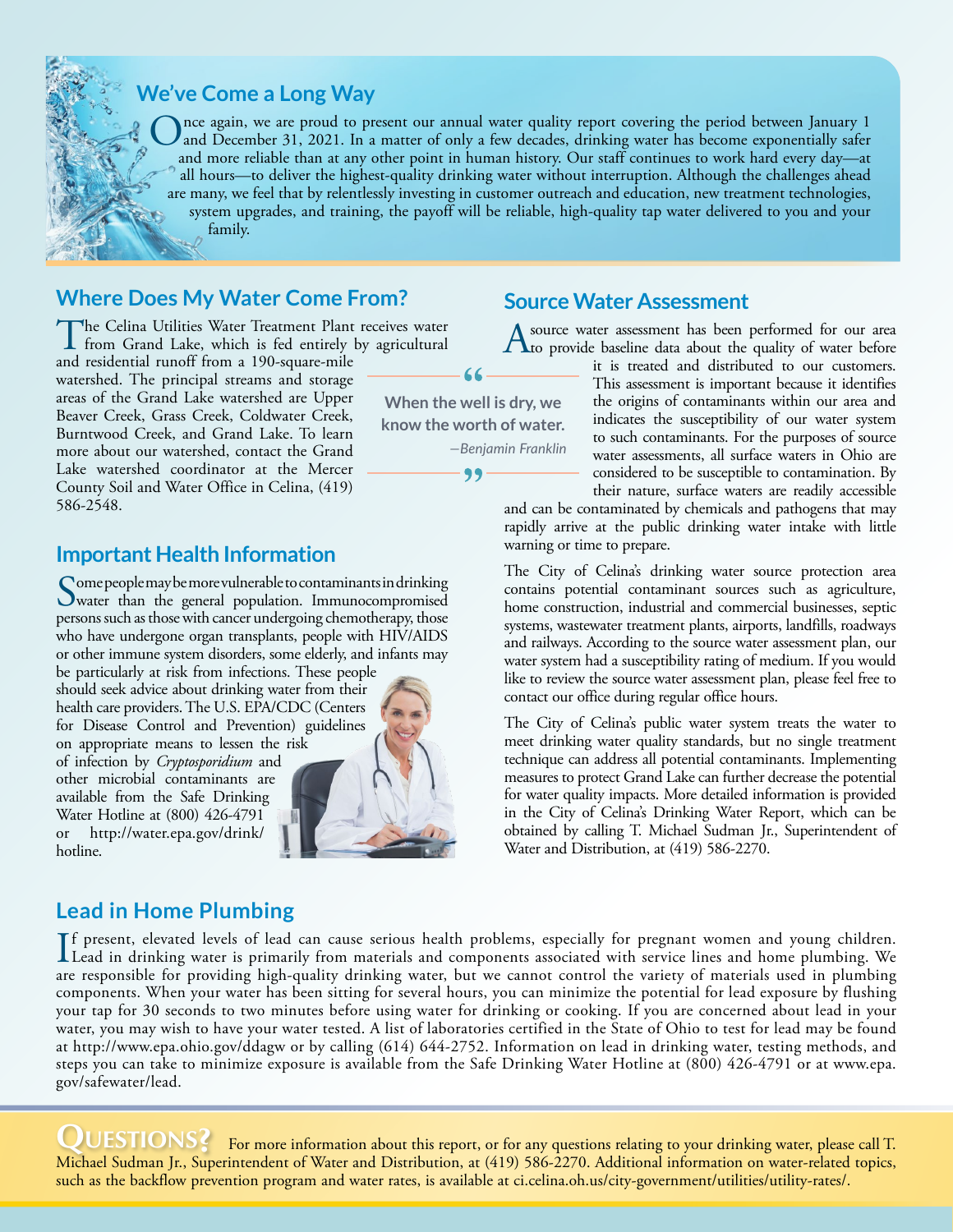# **Substances That Could Be in Water**

To ensure that tap water is safe to drink, the U.S. EPA prescribes regulations limiting the amount of certain contaminants in water provided by public water systems. U.S. Food and Drug Administration regulations establish limits for contaminants in bottled water that must provide the same protection for public health. Drinking water, including bottled water, may reasonably be expected to contain at least small amounts of some contaminants. The presence of these contaminants does not necessarily indicate that the water poses a health risk.

The sources of drinking water (both tap water and bottled water) include rivers, lakes, streams, ponds, reservoirs, springs, and wells. As water travels over the surface of the land or through the ground, it dissolves naturally occurring minerals, in some cases, radioactive material, and substances resulting from the presence of animals or from human activity. Substances that may be present in source water include:

Microbial Contaminants, such as viruses and bacteria, which may come from sewage treatment plants, septic systems, agricultural livestock operations, or wildlife;

Inorganic Contaminants, such as salts and metals, which can be naturally occurring or may result from urban stormwater runoff, industrial or domestic wastewater discharges, oil and gas production, mining, or farming;

Pesticides and Herbicides, which may come from a variety of sources such as agriculture, urban stormwater runoff, and residential uses;

Organic Chemical Contaminants, including synthetic and volatile organic chemicals, which are by-products of industrial processes and petroleum production and may also come from gas stations, urban stormwater runoff, and septic systems;

Radioactive Contaminants, which can be naturally occurring or may be the result of oil and gas production and mining activities.

For more information about contaminants and potential health effects, call the U.S. EPA's Safe Drinking Water Hotline at (800) 426-4791.

## **Community Participation**

You are invited to participate in our public forum and<br>voice your concerns about your drinking water. We meet the second and fourth Monday of each month at 7:00 p.m. in Council Chambers, located on the second floor of the City Administration Building, 225 North Main Street, Celina.

## **What's a Cross-Connection?**

Tross-connections that contaminate drinking water distribution lines are a major concern. A cross-connection is formed at any point where a drinking water line connects to equipment (boilers), systems containing chemicals (air conditioning systems, fire sprinkler systems, irrigation systems), or water sources of questionable quality. Cross-connection contamination can occur when the pressure in the equipment or system is greater than the pressure inside the drinking water line (backpressure). Contamination can also occur when the pressure in the drinking water line drops due to fairly routine occurrences (main breaks, heavy water demand), causing contaminants to be sucked out from the equipment and into the drinking water line (backsiphonage).

Outside water taps and garden hoses tend to be the most common sources of cross-connection contamination at home. The garden hose creates a hazard when submerged in a swimming pool or attached to a chemical sprayer for weed killing. Garden hoses that are left lying on the ground may be contaminated by fertilizers, cesspools, or garden chemicals. Improperly installed valves in your toilet could also be a source of cross-connection contamination.

Community water supplies are continuously jeopardized by cross-connections unless appropriate valves, known as backflow prevention devices, are installed and maintained. We have surveyed industrial, commercial, and institutional facilities in the service area to make sure that potential cross-connections are identified and eliminated or protected by a backflow preventer. We also inspect and test backflow preventers to make sure that they provide maximum protection.

For more information on backflow prevention, contact the Safe Drinking Water Hotline at (800) 426-4791.

# **What's Your Water Footprint?**

You may have some understanding about your carbon footprint, but how much do you know about your<br>water footprint? The water footprint of an individual, community, or business is defined as the total volume<br>of forehomeone h of freshwater that is used to produce the goods and services that are consumed by the individual or community or produced by the business. For example, 11 gallons of water are needed to irrigate and wash the fruit in one half-gallon container of orange juice. Thirty-seven gallons of water are used to grow, produce, package, and ship the beans in that morning cup of coffee. Two hundred and sixty-four gallons of water are required to produce one quart of milk, and 4,200 gallons of water are required to produce two pounds of beef.

According to the U.S. EPA, the average American uses over 180 gallons of water daily. In fact, in the developed world, one flush of a toilet uses as much water as the average person in the developing world allocates for an entire day's cooking, washing, cleaning, and drinking. The annual American per capita water footprint is about 8,000 cubic feet; twice the global per capita average. With water use increasing six-fold in the past century, our demands for freshwater are rapidly outstripping what the planet can replenish.

To check out your own water footprint, go to [www.watercalculator.org.](http://www.watercalculator.org)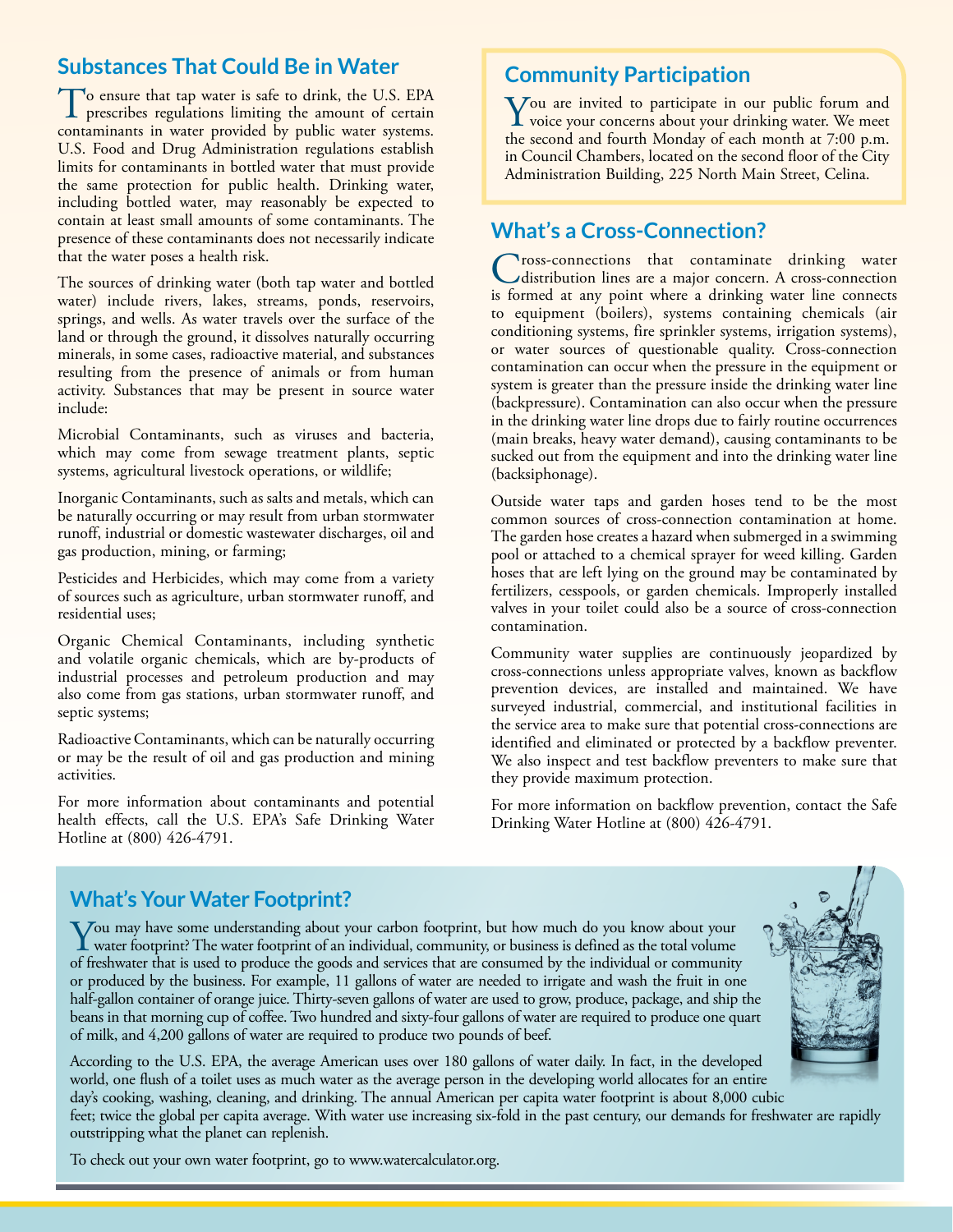# **Think Before You Flush!**

Flushing unused or expired medicines can be harmful to your drinking water. Properly disposing of unused or expired medication helps<br>protect you and the environment. Keep medications out of our waterways by disposing respo near you, please visit<https://bit.ly/3IeRyXy>.